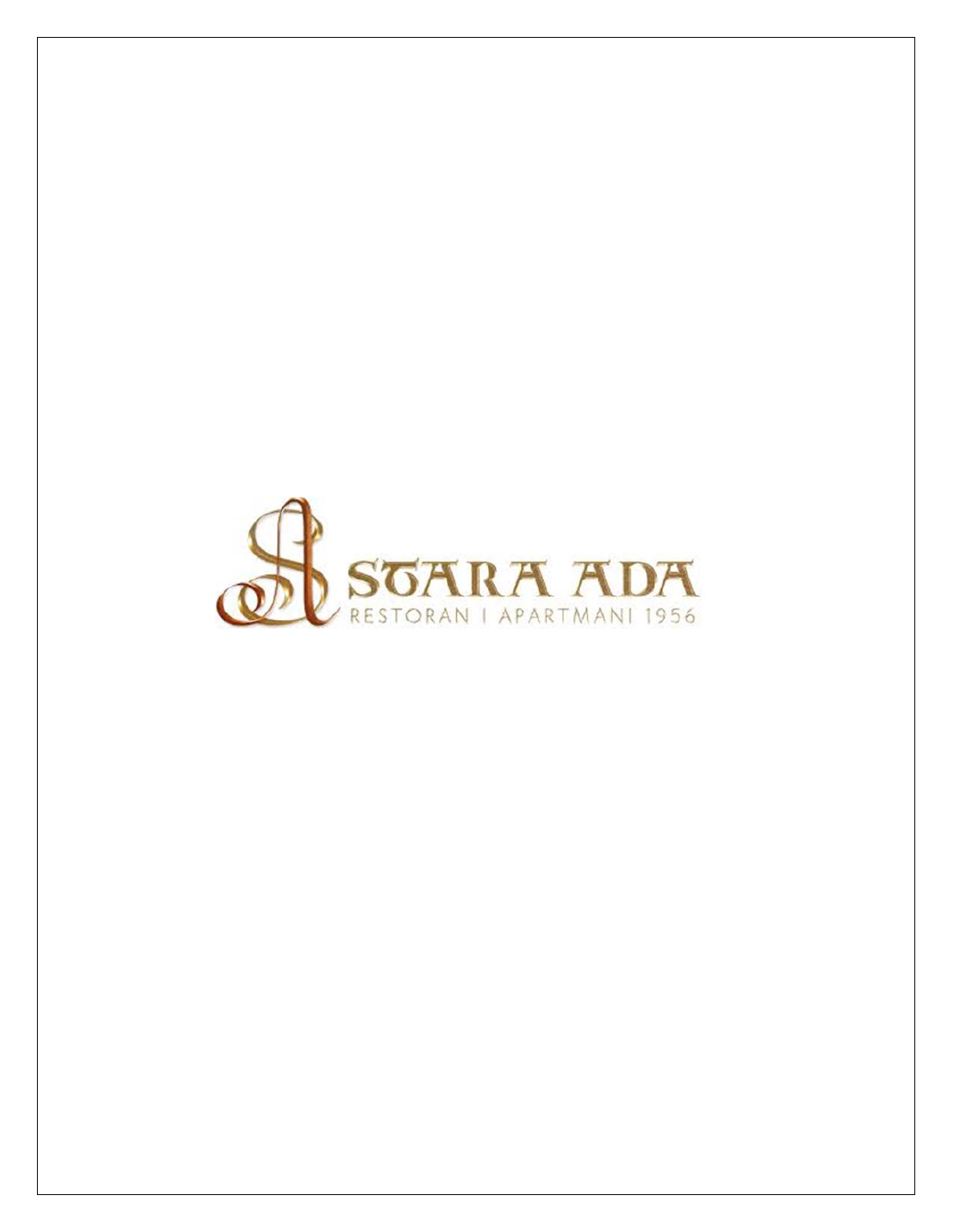The restaurant «Stara Ada» was established in 1956. It is located on the bank of the river Vrbas - one of the gems of the city. The most pleasant impression for our guests is the restaurant's location. It is surrounded by beautiful nature, what makes it the perfect hideway and place for relaxation.

## *The restaurant offers a great variety of local and international cuisine creating a cozy ambience for our guests.*



Restaurant «Stara Ada» provides a unique combination of traditional welcoming atmosphere and modern culinary art. We offer a wide range of dishes from both local traditional and international cuisine as well as extended menu of high quality wines and drinks. Our talanted chefs develop their own unique recepies and cook with love making sure that that each dish is not just a meal but a piece of art. The professional and welcoming approach of our wait staff will make your dining experience even more enjoyable and relaxing. «Stara Ada» is a place where gastronomy lovers always come back for one more pleasant experience.

*The variety of top quality wines will make your stay with us more exquisite and enjoyable*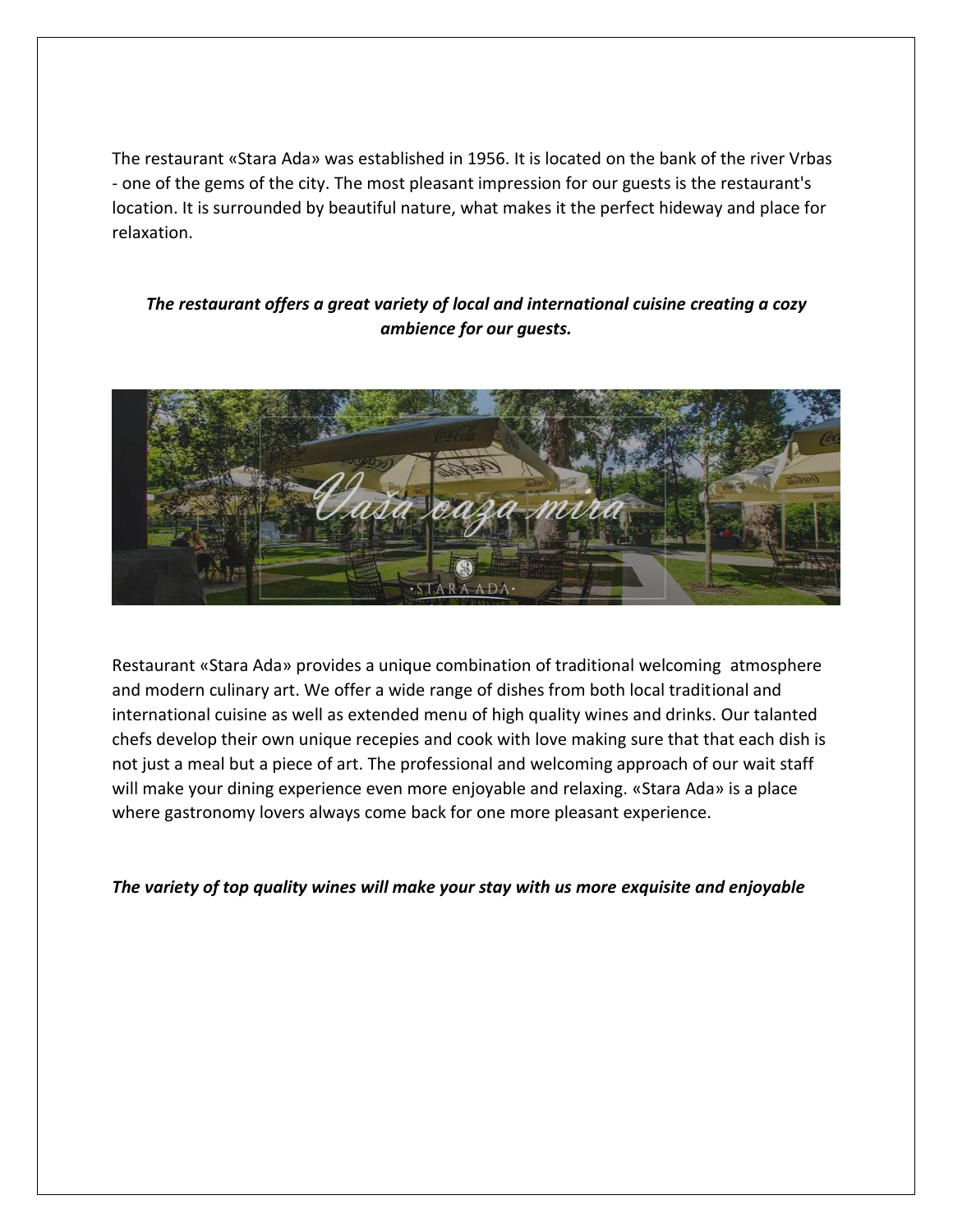

The restaurant was rebuilt into the whole island in 2017 to provide unforgettable experience to our guests. Now we call our project «Touristic complex Stara Ada».

The renovation project includes a connection of a restaurant with new pedestrian bridge across the river. The touristic complex is surrounded by a beautiful park, trees, blue waters of river Vrbas. It is a superior blend of modern and traditional construction.

We are happy to see everyone: families, busy workers, couples. Also, we will be extremely pleased if you decide to celebrate your special occasion in our unique place.

The Island "Stara Ada" has its own 1km trail, dajak marina, fishing spot, summer terrace, children's playground as well as open dance floor and a stage for summer live music concert and festivals offering every visitor an unforgettable happy vacation



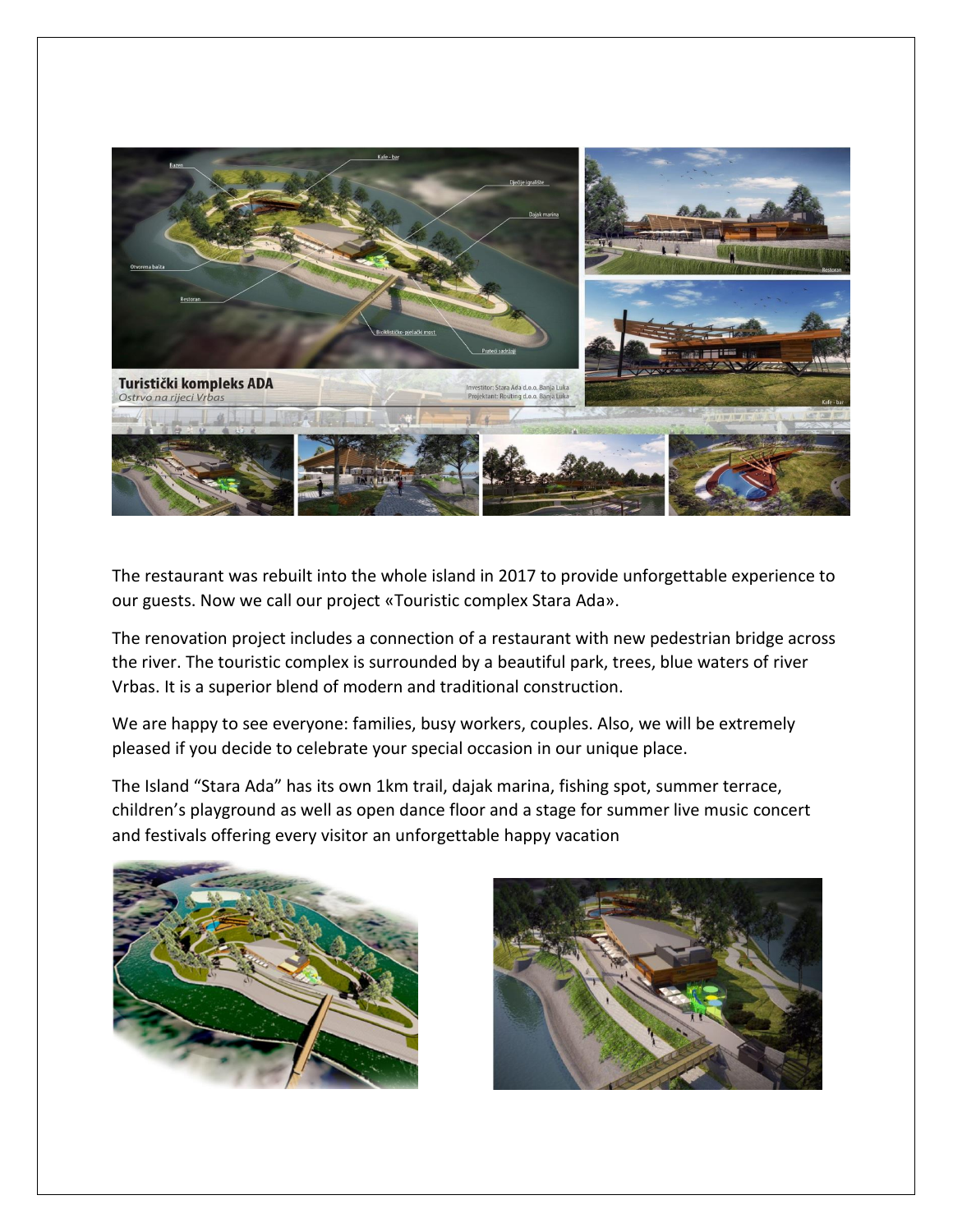The combination of top cuisine and friendly staff will make your experience pleasant and memorable.

Traditional "ćevap" both styles (Sarajevo and Banja Luka) made from high quality meat and served with homemade warm pita bread fresh onion and young local cream cheese (kajmak) is one more way not to forget about local traditions.

We use the recipes of the best European chefs to prepare our sea fish, juicy steaks or carpaccio.

"Veal under the sac" (meaning slow baked in a cast iron on the coals) served with potatoes and soft homemade bread is one of best local dishes which every tourist wants to try once in Banja Luka.

Our goal is to create an unforgettable pleasant and happy experience for every guest.



Follow us for more news, upcoming events and photos on social networks: Instagram: stara\_ada Facebook: Restoran Stara Ada Web : [www.staraada.ba](http://www.staraada.ba/)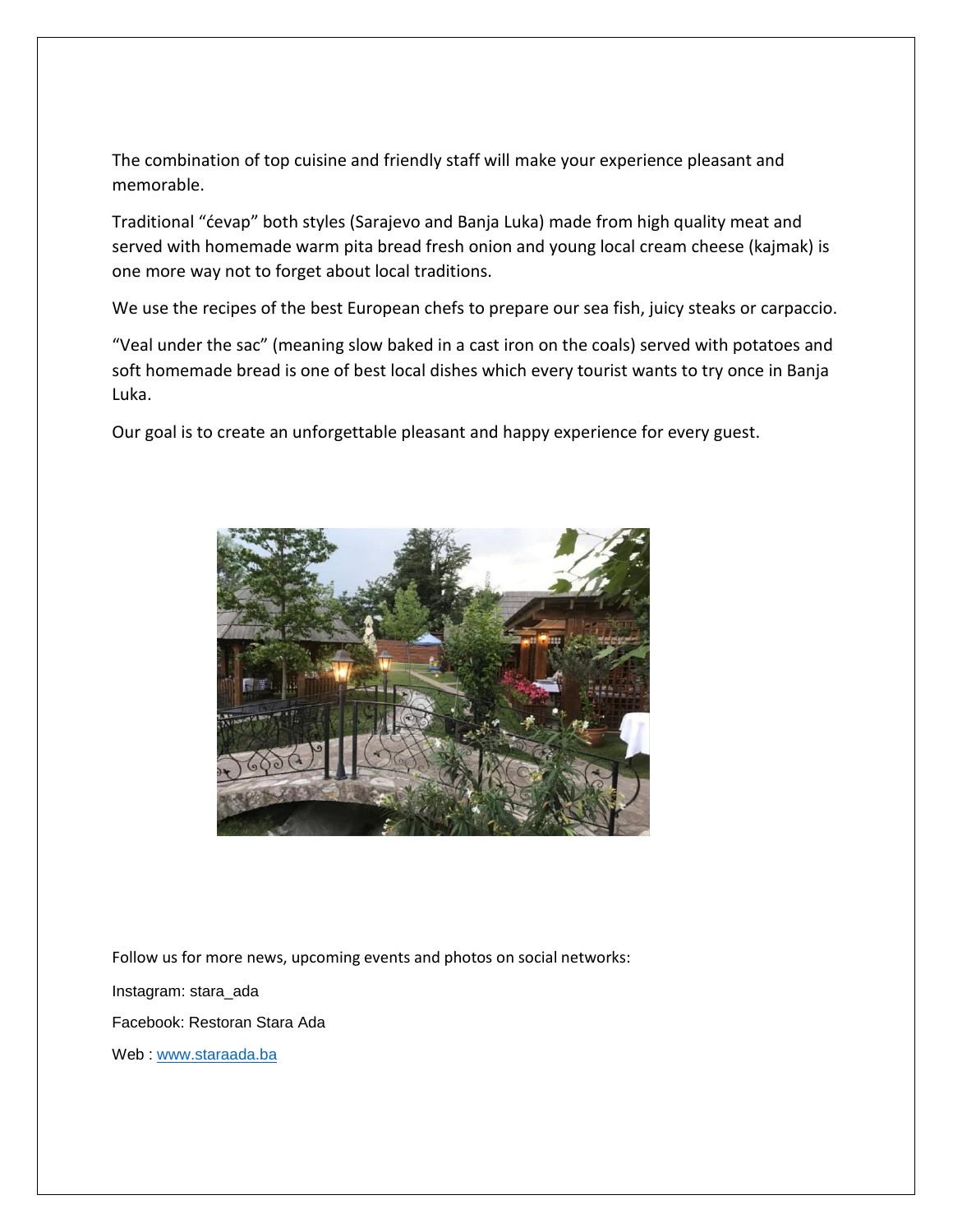*Welcome to the Island Stara Ada! Enjoy your stay with excellent food cosy ambience and friendly staff.*

Follow us for more news, upcoming events and photos on social networks: